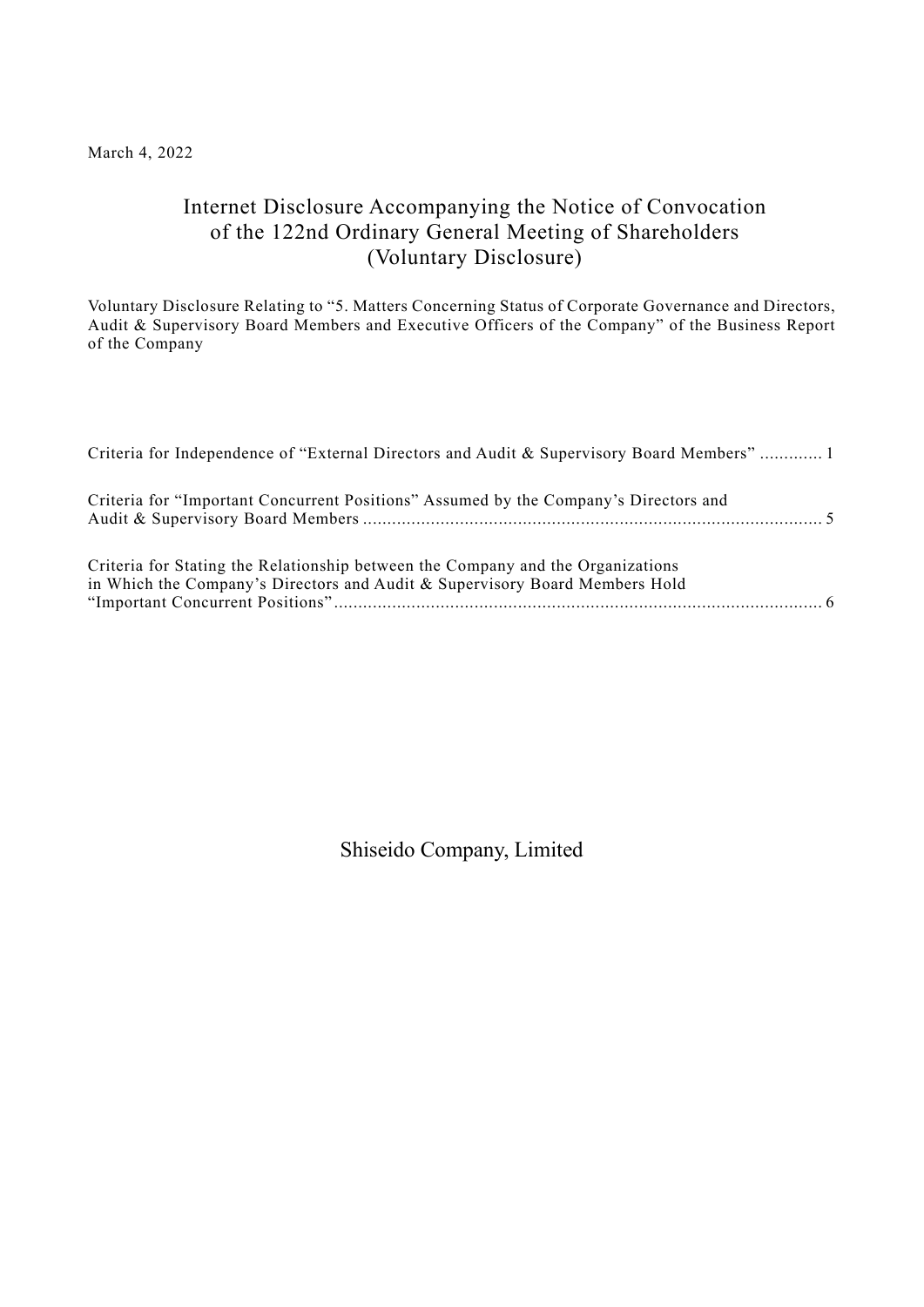## <span id="page-1-0"></span>**Criteria for Independence of "External Directors and Audit & Supervisory Board Members"**

The Company establishes its own rules of "Criteria for Independence of the External Directors and Audit & Supervisory Board Members" (the "Criteria") with reference to foreign laws and regulations and listing rules, etc. for the purpose of making objective assessment on the independence of the External Directors and Audit & Supervisory Board Members.

In connection with selecting candidates for the External Directors and Audit & Supervisory Board Members, the Company places emphasis on a high degree of independence of the candidate from the viewpoint of strengthening corporate governance and accordingly, the Company makes judgment on whether or not the candidate has a high degree of independence in accordance with the Criteria.

The Criteria are as follows:

#### **Criteria for Independence of "External Directors and Audit & Supervisory Board Members"**

Shiseido Company, Limited (the "Company") deems an external director and/or an external audit & supervisory board member (collectively the "External Director and Audit & Supervisory Board Member") or a candidate for External Director and Audit & Supervisory Board Member to have sufficient independence from the Company in the event that all the following requirements are fulfilled upon the Company's research to a practically possible and reasonable extent.

1. He/She is not and has not been an executive person<sup>i</sup> of the Company or an affiliated company<sup>ii</sup> (collectively the "Shiseido Group").

In the case of an external audit  $\&$  supervisory board member, in addition to the above, he/she has not been a non-executive director or accounting advisor (in the case of the accounting advisor being an artificial person, a staff member in charge of the duty) of the Shiseido Group.

- 2. He/She does not fall under any of the following items for the current fiscal year and the last nine (9) fiscal years (collectively the "Relevant Fiscal Years"):
	- 1) A counterparty which has transactions principally with the Shiseido Groupiii, or its executive person (including a person having once been an executive person for the Relevant Fiscal Years. The same is applicable to Items 2) to 4) of this Clause below);
	- 2) A principal counterparty of the Shiseido Group<sup>iv</sup>, or its executive person;
	- 3) A large shareholder who holds or has held directly or indirectly 10% or more of the voting rights of the Company, or its executive person, in the Relevant Fiscal Years;
	- 4) An executive person of a company of which the Shiseido Group holds or has held directly or indirectly 10% or more of the total voting rights in the Relevant Fiscal Years;
	- 5) A consultant, accounting professional or legal professional who has been paid by the Shiseido Group a large amount of money or other assets<sup> $v$ </sup> in addition to the External Director and Audit & Supervisory Board Member's remuneration in the Relevant Fiscal Years. In addition, in the event that the consultant, accounting professional or legal professional is an organization such as an artificial person or association, a person who belongs to such organization (including a person who has once belonged to such organization in the Relevant Fiscal Years. The same is applicable to Items 6) and 7) of this Clause below) is included;
	- 6) A person/organization who received donation of a large amount of money or other assets<sup> $v$ </sup> from the Shiseido Group in the Relevant Fiscal Years. In addition, in the event that those who received donation from the Shiseido Group are an organization such as an artificial person or association, a person who belongs to such organization is included;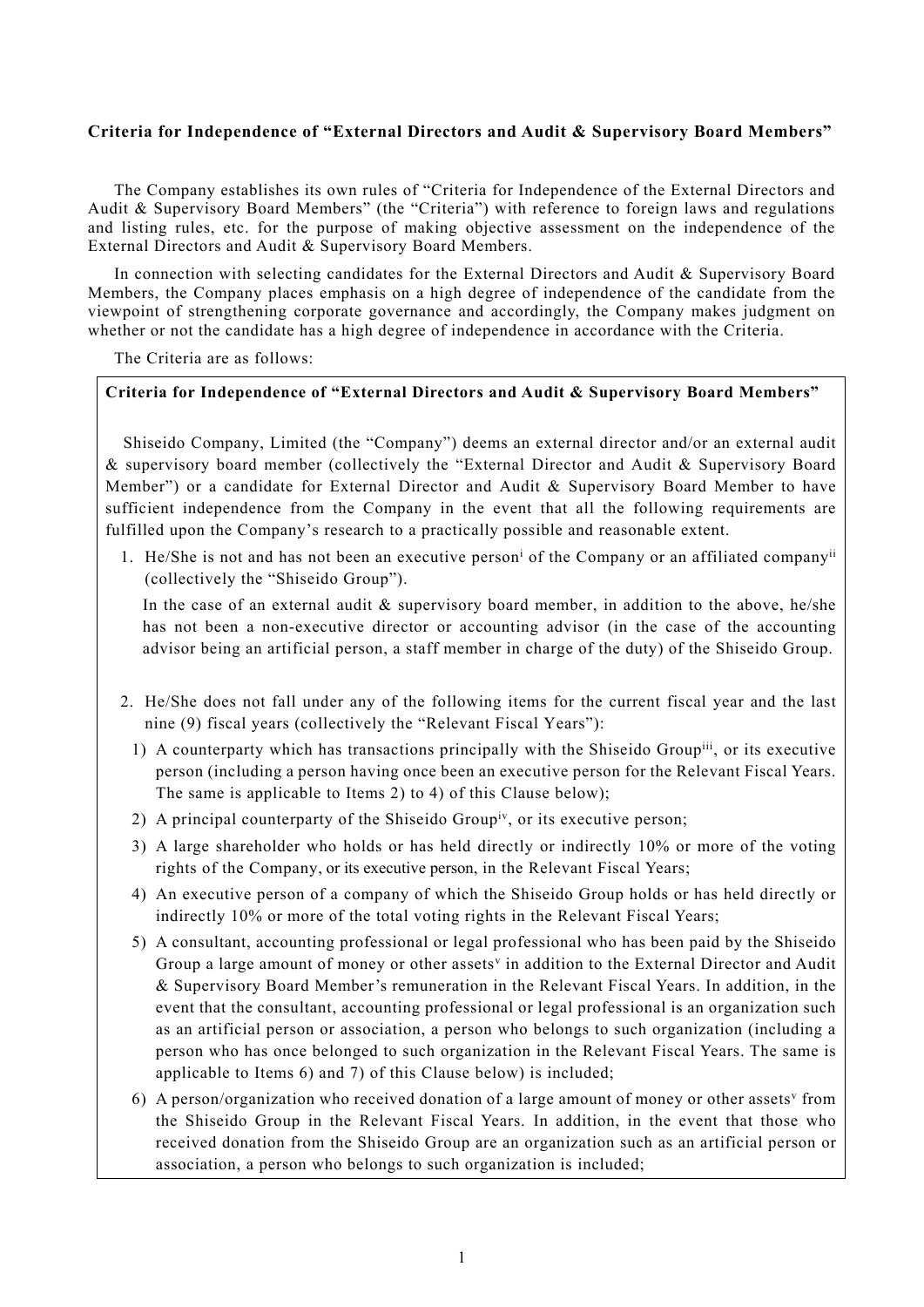- 7) An accounting auditor of the Company (including a person having once been an accounting auditor of the Company for the Relevant Fiscal Years). In addition, in the event that the accounting auditor is an organization such as artificial person or association, a person who belongs to such organization is included.
- 3. He/She is not a spouse of the following person, relative of second or less degree, relative living in the same place or a person with whom living costs are shared; provided, however, that Item 2) of this Clause is applicable only to make judgment on the independence of an external audit & supervisory board member:
	- 1) An important person<sup>vi</sup> among executive persons of the Shiseido Group;
	- 2) A non-executive director of a company in the Shiseido Group;
	- 3) A person falling under any of Items 1) to 4) of Clause 2; however, applicable only to the important person<sup>vi</sup> with respect to these executive persons;
	- 4) A person falling under any of Items 5) to 7) of Clause 2; however, applicable only to the important person<sup>vii</sup> with respect to a person belonging to the organization.
- 4. Any of the following situations that could be deemed as "Cross-Assumption of Offices of Directors, etc." is not applicable:
	- 1) In the event that an External Director and Audit & Supervisory Board Member of the Company or a candidate for External Director and Audit & Supervisory Board Member of the Company currently assumes the office of an executive person, external director, audit & supervisory board member or the office equivalent thereto<sup>viii</sup> of a company other than the Company, in Japan or overseas (the "Subject Company"), an executive person, external director, audit & supervisory board member (excluding the aforesaid External Director and Audit & Supervisory Board Member or candidate for External Director and Audit & Supervisory Board Member) or person in the office equivalent theretoviii of the Shiseido Group assumes the office of a director (including an external director), executive officer, audit & supervisory board member (including external audit & supervisory board member), executive officer or person in the position equivalent thereto<sup>viii</sup> of the Subject Company.
	- 2) In the event that the External Director and Audit & Supervisory Board Member of the Company or a candidate for the External Director and Audit & Supervisory Board Member of the Company currently assumes the office of an executive person other than the Company, director, officer or the office equivalent to director or officerix of an artificial person or other organization (other than a company) (the "Subject Organization"), an executive person, external director, audit & supervisory board member (excluding the aforesaid External Director and Audit & Supervisory Board Member or candidate for External Director and Audit & Supervisory Board Member) or person in the office equivalent theretoviii of the Shiseido Group assumes the office of a director, officer or person in the position equivalent thereto<sup>ix</sup> of the Subject Organization.
- 5. In addition to Clauses 1 to 4, there exist no circumstances in which duties imposed on an independent External Director and Audit & Supervisory Board Member are reasonably deemed not to be achieved.
- 6. It is presently expected that any event or matter stated in Clauses 1 to 5 would not occur or exist hereafter.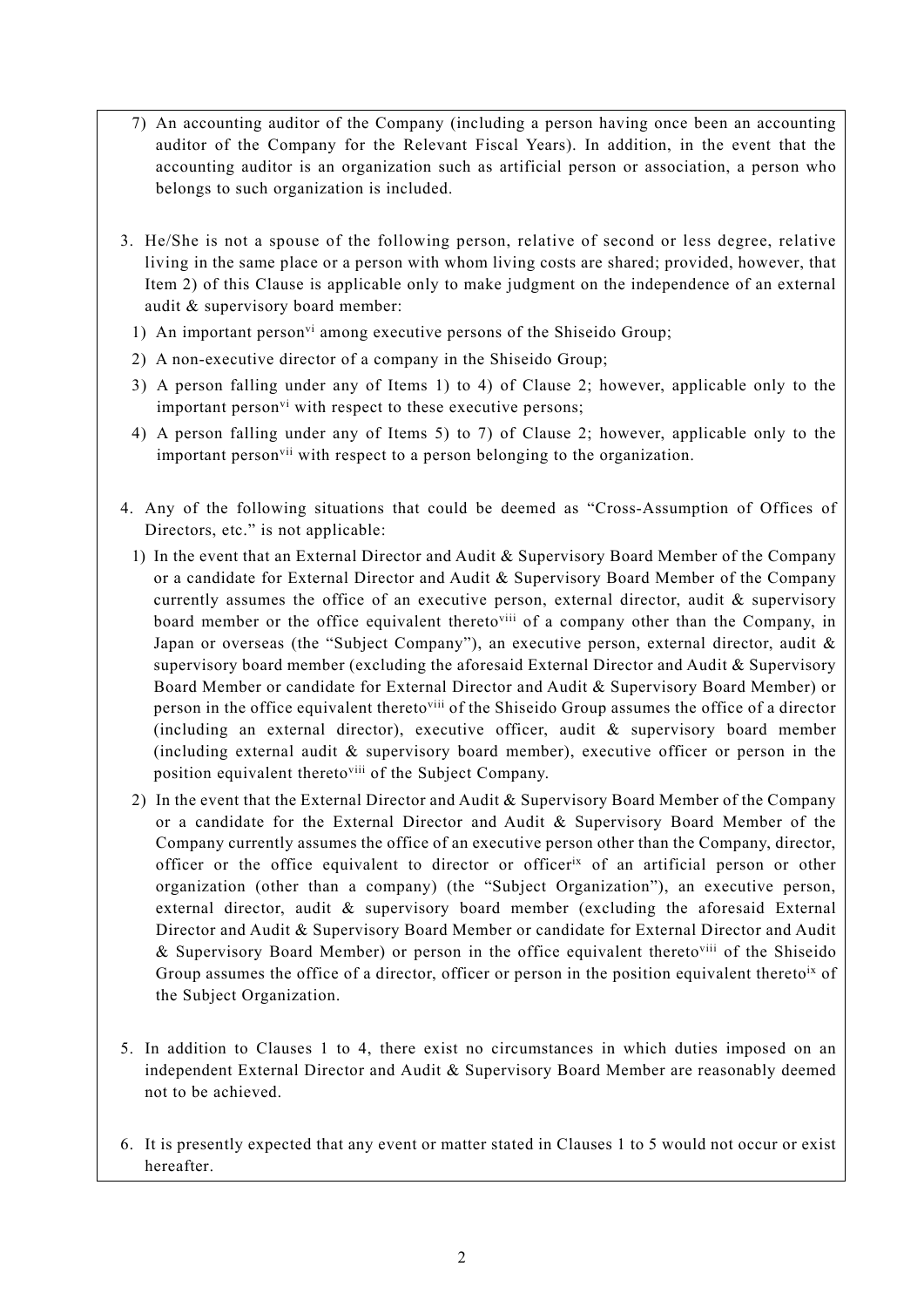#### Notes:

- i. An "executive person" means an executive director, executive officer or corporate officer of a stock company, staff executing business of a company divided into interest (mochibun kaisha) (in the event of the staff being an artificial person, a person to discharge duties stated in Article 598, paragraph (1) of the Companies Act, or other person equivalent thereto), a person executing business of an artificial person or organization other than a company and an employed person (an employee, etc.) of an artificial person or organization including a company.
- ii. An "affiliated company" means the affiliated company stated in Article 2, paragraph (3), item (xxii) of the Regulation on Corporate Accounting.
- iii. A "counterparty which has transactions principally with the Shiseido Group" means a person/organization falling under any of the following items:
	- 1) The counterparty or the counterparty group (a company belonging to a consolidated group to which the company that has direct transactions with the Shiseido Group belongs to) (collectively the "counterparty") which provides or provided products or services to the Shiseido Group and the aggregate amount of transactions between the counterparty and the Shiseido Group is at least ¥10 million per fiscal year, and exceeds 2% of consolidated net sales of the counterparty (or if the counterparty does not prepare consolidated financial statements, non-consolidated net sales of the counterparty) for the Relevant Fiscal Years.
	- 2) The counterparty group to which the Shiseido Group is or was indebted and the aggregate amount of indebtedness of the Shiseido Group is at least ¥10 million as at the end of each fiscal year, and exceeds 2% of consolidated total assets of the counterparty (or if the counterparty does not prepare consolidated financial statements, non-consolidated total assets of the counterparty) for the Relevant Fiscal Years.
- iv. A "principal counterparty of the Shiseido Group" means a person/organization falling under any of the following items:
	- 1) The counterparty to which the Shiseido Group provides or provided products or services and the aggregate amount of transactions between the counterparty and the Shiseido Group is at least ¥10 million per fiscal year, and exceeds 2% of consolidated net sales of the Shiseido Group for the Relevant Fiscal Years.
	- 2) The counterparty to which the Shiseido Group has or had account-receivable, advance and account due (collectively "account-receivable") and the aggregate amount of the accountreceivable of the Shiseido Group is at least ¥10 million as at the end of each fiscal year, and exceeds 2% of consolidated total assets of the Shiseido Group as at the end of the Relevant Fiscal Years.
	- 3) A financial institution group (a company belonging to a consolidated group to which the direct lender belongs) from which the Shiseido Group borrows or borrowed and the aggregate amount of the borrowing exceeds 2% of consolidated total assets of the Shiseido Group as at the end of the Relevant Fiscal Years.
- v. A "large amount of money or other assets" means an amount of at least ¥10 million per fiscal year.
- vi. An "important person" from among executive persons means a director (excluding external director), an executive officer, corporate officer, and employed person in the office of senior management not lower than general manager.
- vii. An "important person" from among persons "belonging to the organization" stated in 5) to 7) of Clause 2 above means an officer such as a certified public accountant belonging to an audit corporation or accounting firm, lawyer (including deemed associates) belonging to a law firm,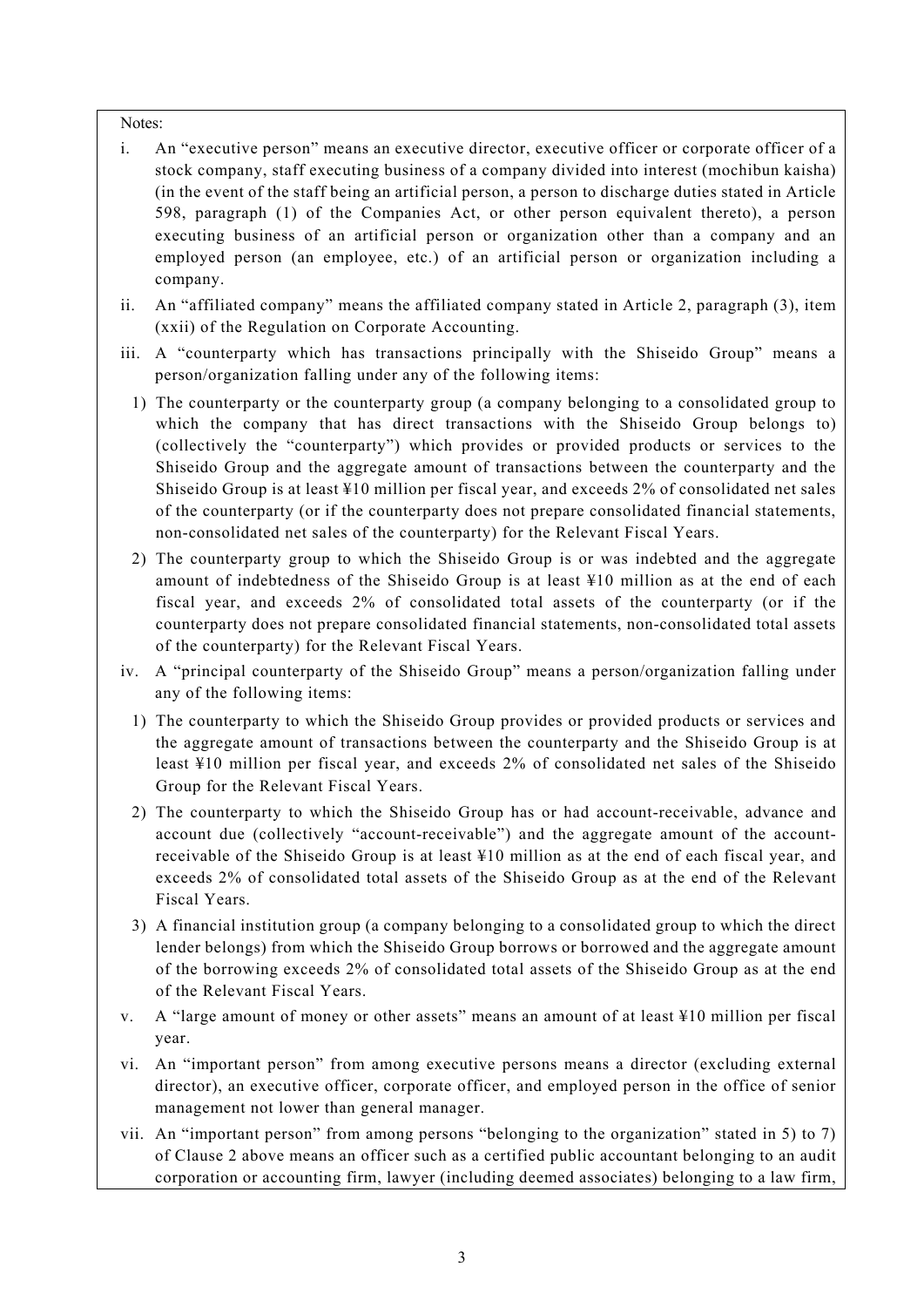and supervisor, director or councilor belonging to a judicial foundation, incorporated association, incorporated school and other artificial persons (collectively "Various Artificial Person"). In the event that an organization to which a person belongs is not an audit corporation, accounting firm, law firm and Various Artificial Person, it means a person who is deemed objectively and reasonably important equivalent to the persons stated above in this note by the organization.

- viii. An "office of an executive person, external director, audit & supervisory board member or the position equivalent thereto" includes the positions such as "Counselor," "Advisor," etc. assumed by retired director, retired audit & supervisory board member, retired executive officer or retired corporate officer enabling them to give advice to the company, in addition to an executive person defined in Note i above, non-executive director (including external director), and audit & supervisory board member (including external audit & supervisory board member).
- ix. The "office of a director, officer or person in the position equivalent thereto" includes positions such as "Counselor," "Advisor," etc. assumed by a retired director, retired councilor or retired supervisor enabling them to give advice to the subject organization, in addition to a director, councilor or supervisor.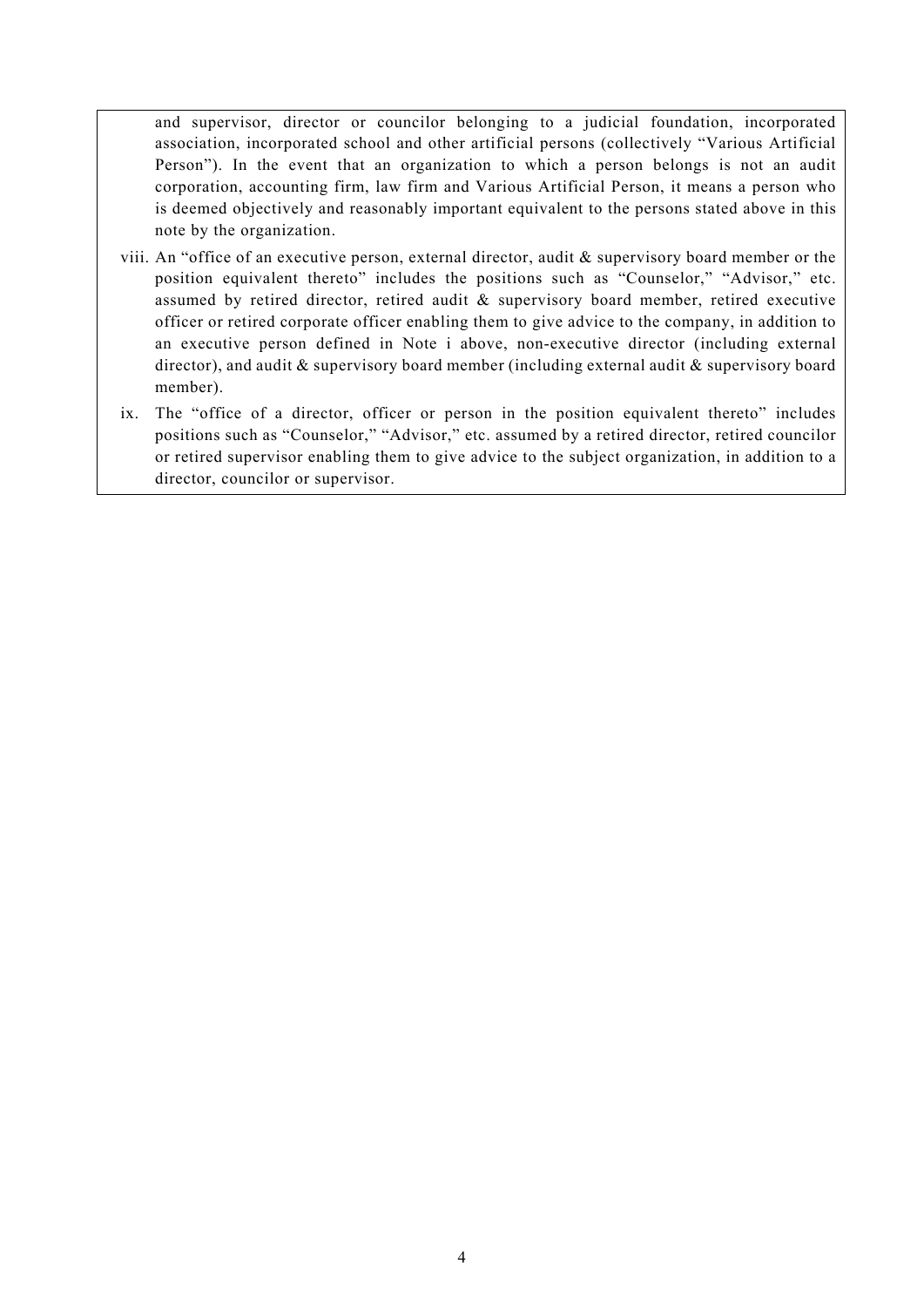## <span id="page-5-0"></span>**Criteria for "Important Concurrent Positions" Assumed by the Company's Directors and Audit & Supervisory Board Members**

In order to clarify the status of competitive dealings by the Company's directors and audit  $\&$ supervisory board members, and to enhance the independence of its external directors and audit  $\&$ supervisory board members (external) (collectively the "External Directors"), the Company has set forth the following criteria regarding "important concurrent positions" assumed by its directors and audit & supervisory board members, as defined in Articles 121 and 124 of the Regulation for Enforcement of the Companies Act; and describes the status of the concurrent positions assumed by its directors and audit & supervisory board members in the Business Report based thereon.

#### **Criteria for "Important Concurrent Positions"**

If a director and audit  $\&$  supervisory board member meets any of the following criteria, the position assumed by such director and audit & supervisory board member shall be described in the Business Report accompanying the Notice of Convocation as an "important concurrent position."

- 1. If the company in which the Company's director and audit & supervisory board member concurrently serves is a listed company or a stock company of similar scale, stature or social significance, and said director and audit  $\&$  supervisory board member serves as the executive of that company.
- 2. If the company in which the Company's director and audit & supervisory board member concurrently serves is a corporation other than a stock company or an unlisted company that does not correspond to item 1 above, and said director and audit & supervisory board member is the representative of that company (in principle).
- 3. If transactions involving ¥10 million or more, or donations of ¥5 million or more exist between the Shiseido Group and the non-Group company in which the Company's director and audit  $\&$ supervisory board member concurrently serves (in principle).
- 4. If as a result of the hours and restrictive schedule involved in a concurrent position (major occupation), it is likely that the execution of duties as an External Director of the Company will be impacted (including cases where the concurrent position is held in organizations that are not corporations).